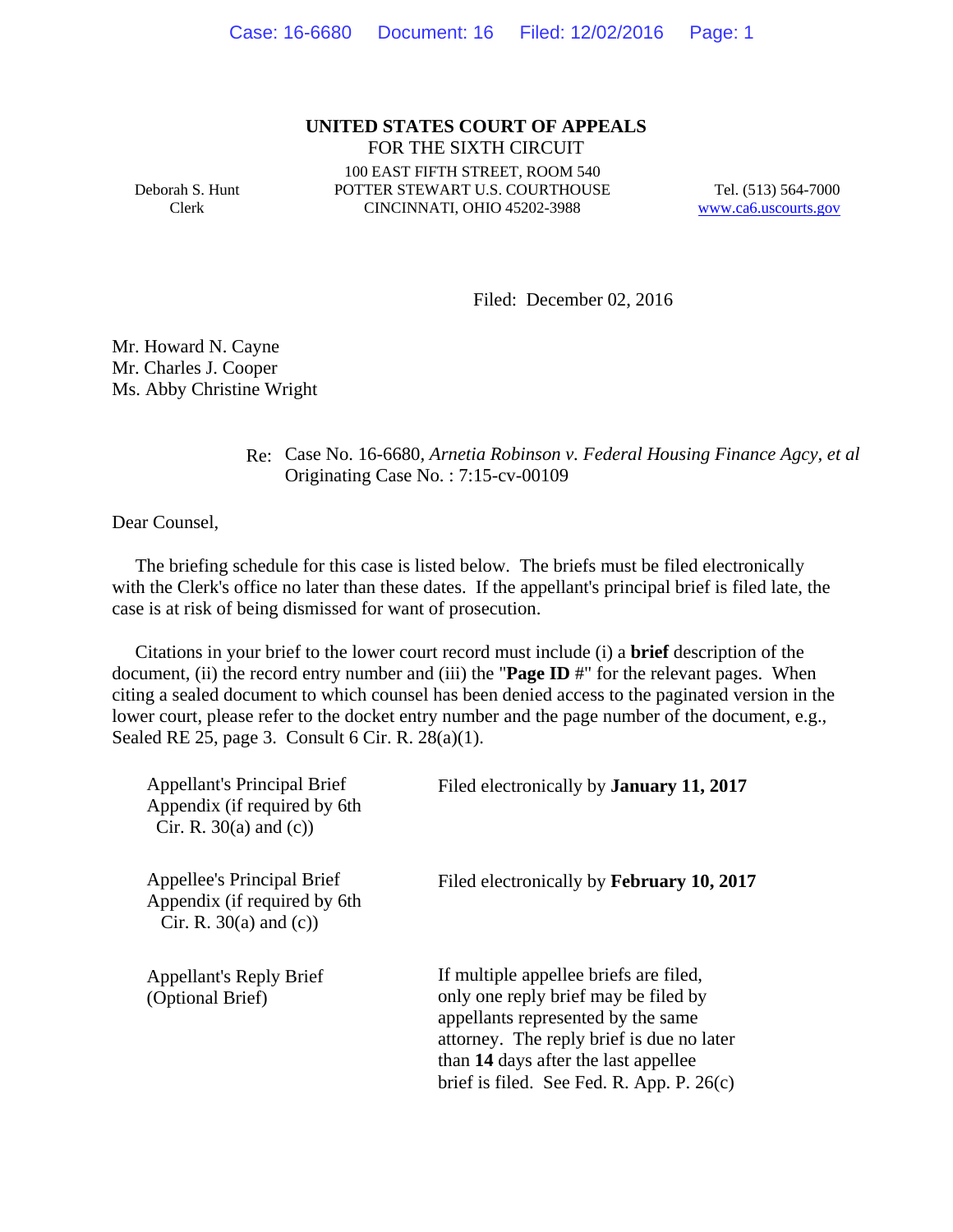For most appeals, the Court will access directly the electronic record in the district court. However, to determine if this appeal requires an appendix and how to prepare it, read the latest version of the Sixth Circuit Rules at www.ca6.uscourts.gov, in particular Rules 28 and 30.

 A party desiring oral argument must include a statement in the brief setting forth the reason(s) why oral argument should be heard. *See* 6 Cir. R. 34(a). If the docket entry for your brief indicates that you have requested oral argument but the statement itself is missing, you will be directed to file a corrected brief.

 In scheduling appeals for oral argument, the court will make efforts to avoid dates that counsel have previously brought to its attention as presenting a conflict during weeks when the court is scheduled to sit. The court's sitting schedule may be found at http://ca6pub1.circ6.dcn/internet/court\_calendars/documents/sessioncal.pdf. Because cases are set for calendar early in the case, counsel should provide as soon as possible any dates of unavailability during the next nine months, preferably no later than the filing of the appellee's brief. Counsel should use the "Counsel Unavailability Form" located on the court's website. If subsequent conflicts arise, counsel should notify the court as soon as possible.

Sincerely yours,

s/Laura A. Jones Case Manager Direct Dial No. 513-564-7023

cc: Mr. David B. Bergman Mr. Robert B. Craig Mr. Peter A. Patterson Mr. David H. Thompson Ms. Asim Varma Mr. Thomas David Zimpleman

Enclosure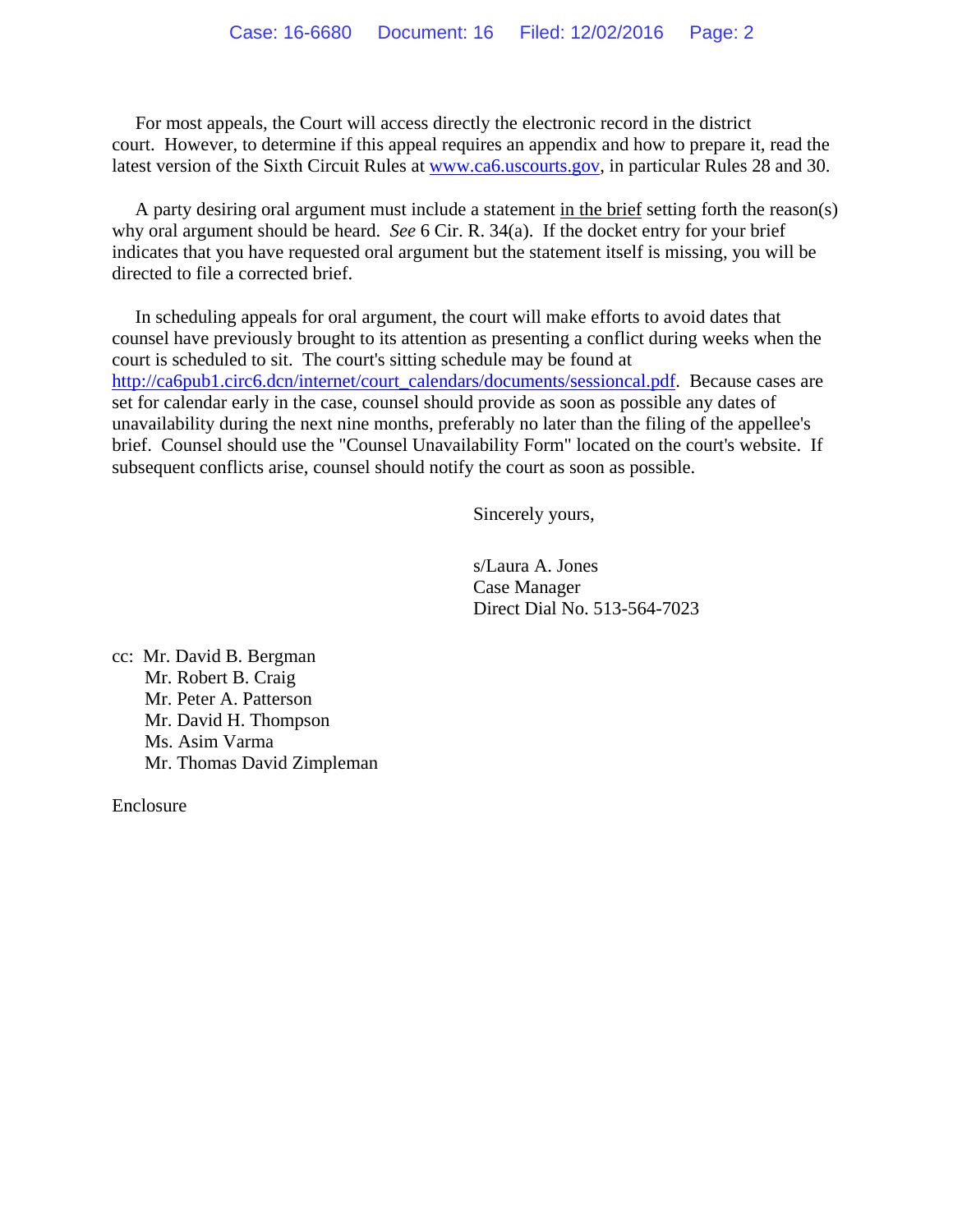## **CHECKLIST FOR BRIEFS**

- Briefs and filing requirements are found in the Federal Rules of Appellate Procedure (FRAP) and the Sixth Circuit Local Rules (6 Cir. R.), located on the court's website. File the correct brief *type* (e.g. appellant, appellee, petitioner, respondent,  $1<sup>st</sup>$ , 2d) *only* in the appropriate case. *During filing of the brief, deselect any inapplicable case* in CM/ECF by unchecking the inapplicable case numbers. In cross-appeals, file all briefs in all cases, unless you are a party to only one cross-appeal.
- Appellants filing one notice of appeal must file a single brief unless permission is granted for separate briefs. See FRAP 3(b)(1). Appellants file one reply brief regardless of the number of appellee briefs.
- Redact personal information. FRAP  $25(a)(5)$  and rules cited therein provide guidance.
- File briefs in PDF, preferably searchable native PDF.  $6$  Cir. R.  $25(a)(2)$ ; PACER website.

## **BRIEF COMPONENTS**

- Brief components must appear in the brief in the order indicated below. FRAP 28(a).
- I. COVER. Colored covers are not required for electronically filed briefs. Do include:
	- Sixth Circuit Case Number(s).
	- Name of the Court: "United States Court of Appeals for the Sixth Circuit."
	- Title of the Case: *Smith v. Jones*.
	- Nature of proceeding and court or agency below.
	- Title identifying the party: e.g., "Brief of Appellee Lawrence Litigant"
	- Name, address, and telephone number of counsel. FRAP  $32(a)(2)$
- II. CORPORATE DISCLOSURE. Consult FRAP 26.1 and 6 Cir. R. 26.1 for applicability.
- III. TABLE OF CONTENTS. Page references are required. FRAP  $28(a)(2)$  and (b).
- $IV.$  TABLE OF AUTHORITIES. FRAP  $28(a)(3)$  and (b).
	- Alphabetize case citations; include statues and other authorities.
	- Include references to the page in the brief where specific authority is cited.
- V. STATEMENT IN SUPPORT OF ORAL ARGUMENT. FRAP 34; 6 Cir. R. 34.
	- A party desiring oral argument must include a statement explaining why the court should hear argument. 6 Cir. R. 34(a). **CAUTION**: When filing the brief in CM/ECF, do not choose "argument requested" unless the brief contains an unambiguous statement giving reasons in support of argument. If the court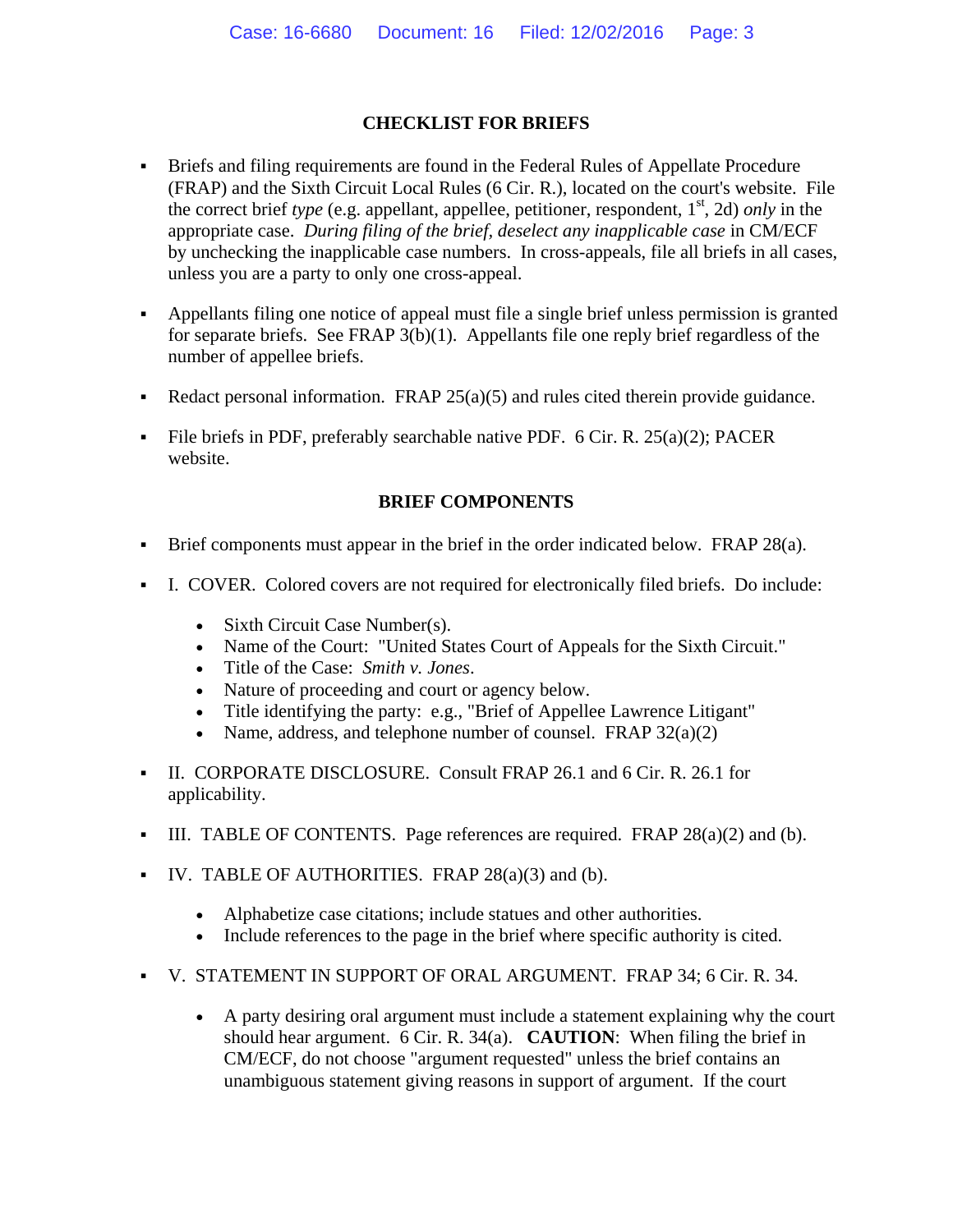decides to hear argument, no eligible party will be excluded based on a failure to request argument. Also see 6 Cir. R. 28(b)(1)(B).



- Designation of relevant originating court documents with Page ID # range, if applicable. 6 Cir. R. 28(b)(1)(A)(i). (See "Citations to the Record" below.)
- Consult 6 Cir. R. 30(g) for types of documents that must be designated.
- May include relevant statutes, rules, regulations.
- Must include copies of decisions "not available in a publicly accessible electronic database." FRAP 32.1(b); 6 Cir. R. 32.1(a).